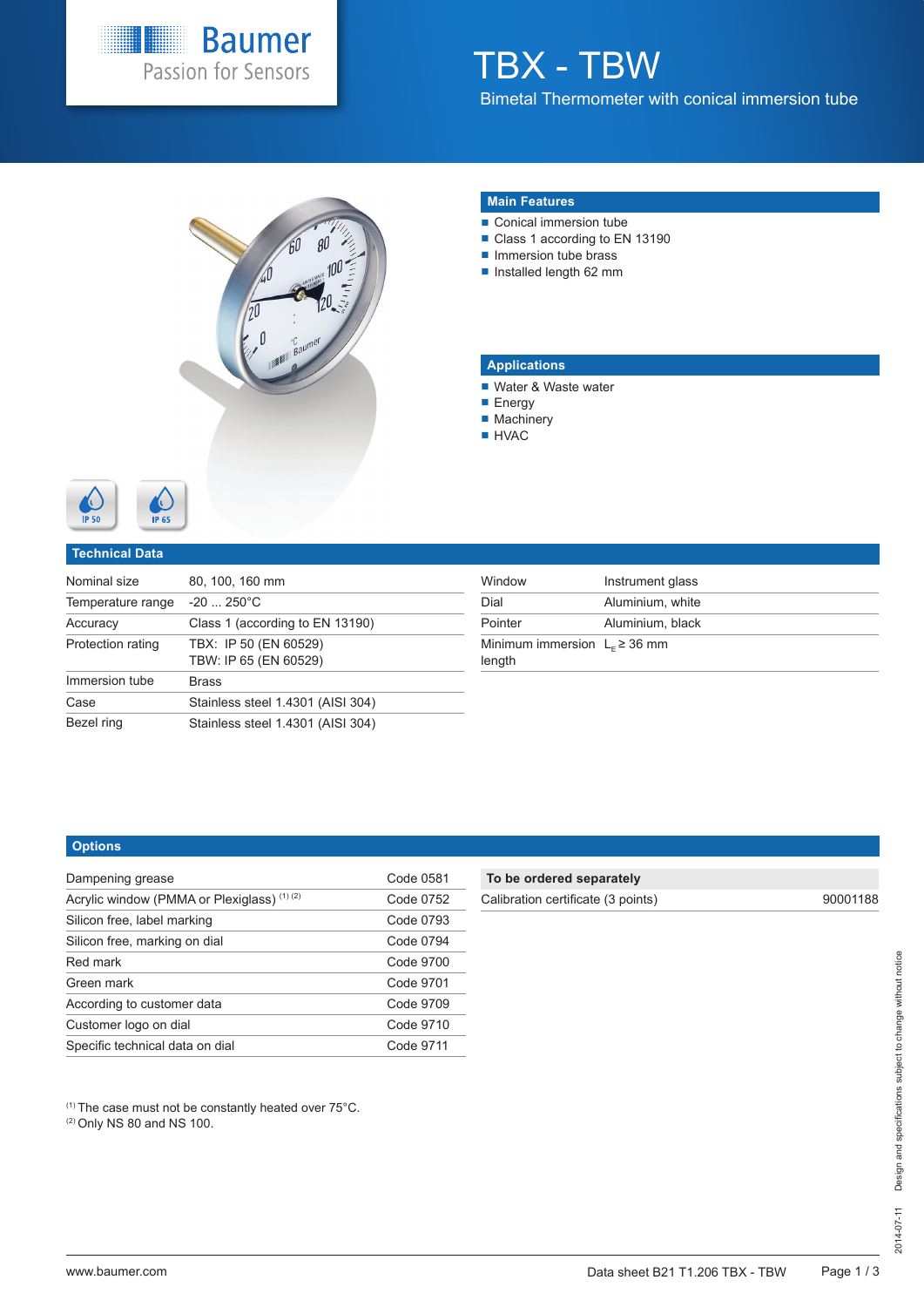

# TBX - TBW Bimetal Thermometer with conical immersion tube

# **Dimensions (mm)**



| NS  |               | Weight (kg)        |
|-----|---------------|--------------------|
|     | <b>Bottom</b> | <b>Center back</b> |
| 80  | 0.250         | 0.160              |
| 100 | 0.300         | 0.200              |
| 160 |               | 0.430              |

# **TBX (center back) TBW (center back) TBX (bottom)**



Only TBW 100/212.111



# **Thermowells**





| $\searrow^{\circ}$<br>(Γ | nuumaaa |  |
|--------------------------|---------|--|
|                          |         |  |

device



**G 3/4 G 1/2 Welding**



| <b>Ordering codes for Thermowells</b> |                                    |               |             |  |  |  |  |  |  |  |  |  |
|---------------------------------------|------------------------------------|---------------|-------------|--|--|--|--|--|--|--|--|--|
| Connection                            | <b>Material</b>                    | Ordering code | Weight (kg) |  |  |  |  |  |  |  |  |  |
| $G \frac{3}{4}$                       | <b>Brass</b>                       | T06696.0001   | 0.110       |  |  |  |  |  |  |  |  |  |
| $G \frac{3}{4}$                       | Stainless steel 1.4435 (AISI 316L) | T06696.0005   | 0.110       |  |  |  |  |  |  |  |  |  |
| $G\%$                                 | <b>Brass</b>                       | T06697.0001   | 0.080       |  |  |  |  |  |  |  |  |  |
| $G\%$                                 | Stainless steel 1.4435 (AISI 316L) | T06697.0005   | 0.080       |  |  |  |  |  |  |  |  |  |
| welded                                | Steel, black finish                | T06698.0001   | 0.080       |  |  |  |  |  |  |  |  |  |
| welded                                | Stainless steel 1.4435 (AISI 316L) | T06698.0002   | 0.080       |  |  |  |  |  |  |  |  |  |

(see VSM 33 713)<br>(see VSM 33 713)

# **Temperature ranges**

| Code | Range             |     |
|------|-------------------|-----|
|      | °C                |     |
| 52T  | $-20$             | 40  |
| 11T  | $\Omega$          | 60  |
| 20T  | $\Omega$          | 120 |
| 13T  | $\Omega$          | 160 |
| 14T  | $\mathsf{\Omega}$ | 250 |

| 5              | 18           | 10            |              |                   |
|----------------|--------------|---------------|--------------|-------------------|
| 62             |              |               |              |                   |
|                |              |               |              |                   |
|                |              |               |              |                   |
|                |              | echnical Data |              |                   |
|                | ax. Temp. °C |               |              | Max. Pressure (ba |
|                |              |               | <b>Brass</b> | <b>Steel</b>      |
| $\overline{0}$ |              |               | 64           | 125               |
|                |              |               |              |                   |

**Technical Data Max. Temp. °C Max. Pressure (bar)** St. Steel 100 64 125 250 250 25 80 160